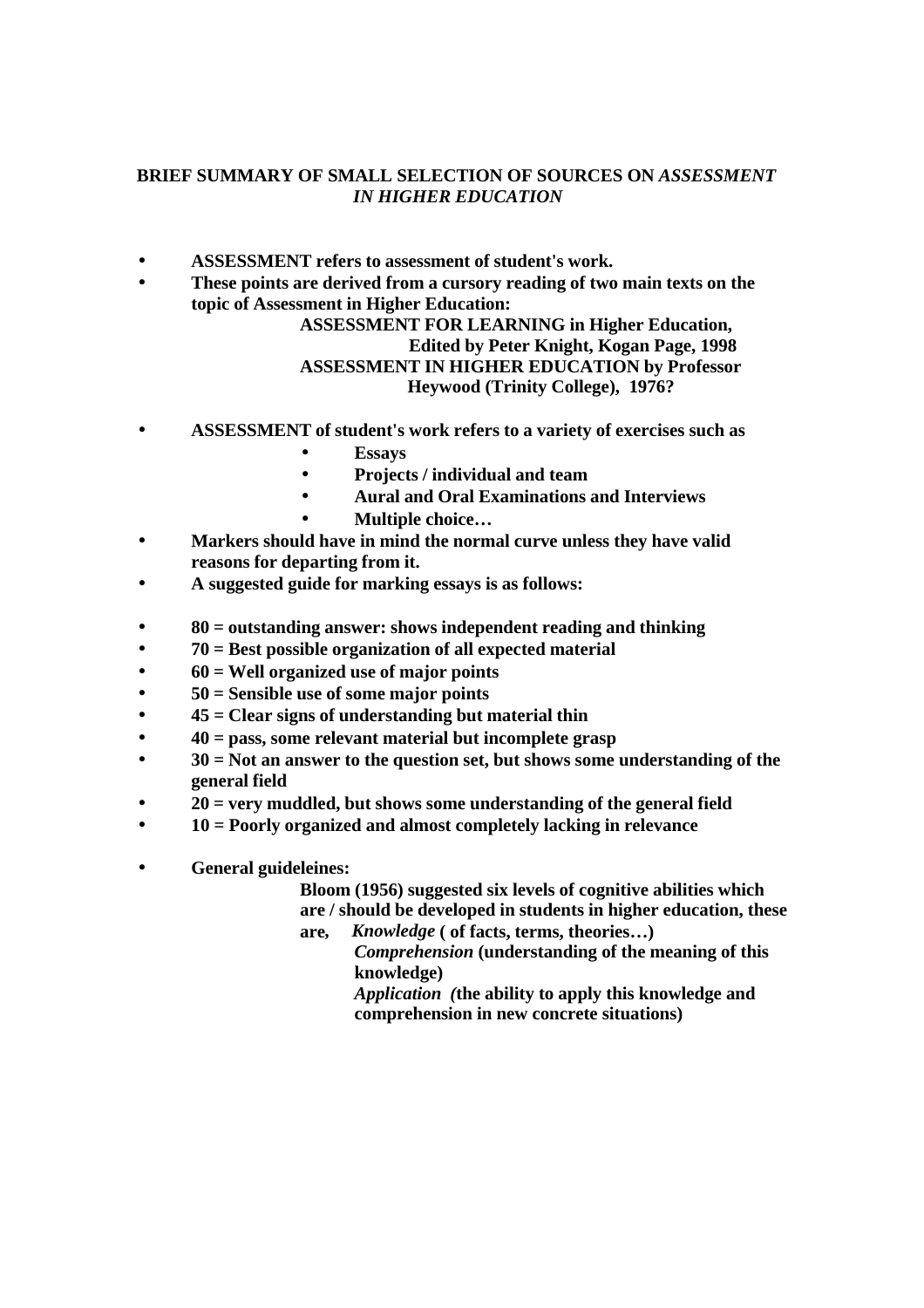*Analysis (***the ability to break the material down into its constituent parts and to see the relationship between them)**

*Synthesis (***the ability to re-assemble these parts into a new and meaningful relationship, thus forming a new whole)**

*Evaluation (***the ability to judge the value of material using explicit and coherent criteria, either of one's own devising or derived from the work of others)**

**Gronlund (1968) summarized his review of research on the marking of essay examinations as follows:**

- **Use essay questions to measure complex learning outcomes only**
- • **Relate the questions as directly as possible to the learning outcomes being measured**
- **Formulate questions which present a clear, definite task to the student**
- **Do not permit students a choice of questions unless the learning outcome requires it.**
- **Provide ample time for answering and give suggested time limits for each question**
- **Evaluate answers to essay questions in terms of the learning outcomes being measured.**
- **Score restricted response answers by the point method, using a model answer as a guide.**
- **Grade extended response answers by the rating method, using clearly defined criteria as a guide.**
- **Evaluate all of the student's answers to one question before proceeding to the next question.**
- **Evaluate student's answers to essay questions anonymously.**
- **Have two or more persons grade each answer, wherever possible.**
- **Continuing some general guidelines: there is some research on the strengths and weaknesses of 'objective' tests. I conclude that these are multiple choice tests where the correct answer is not disputed!**
- **Strengths are: can pose a whole series of precise problems which can be clearly stated and quickly answered**